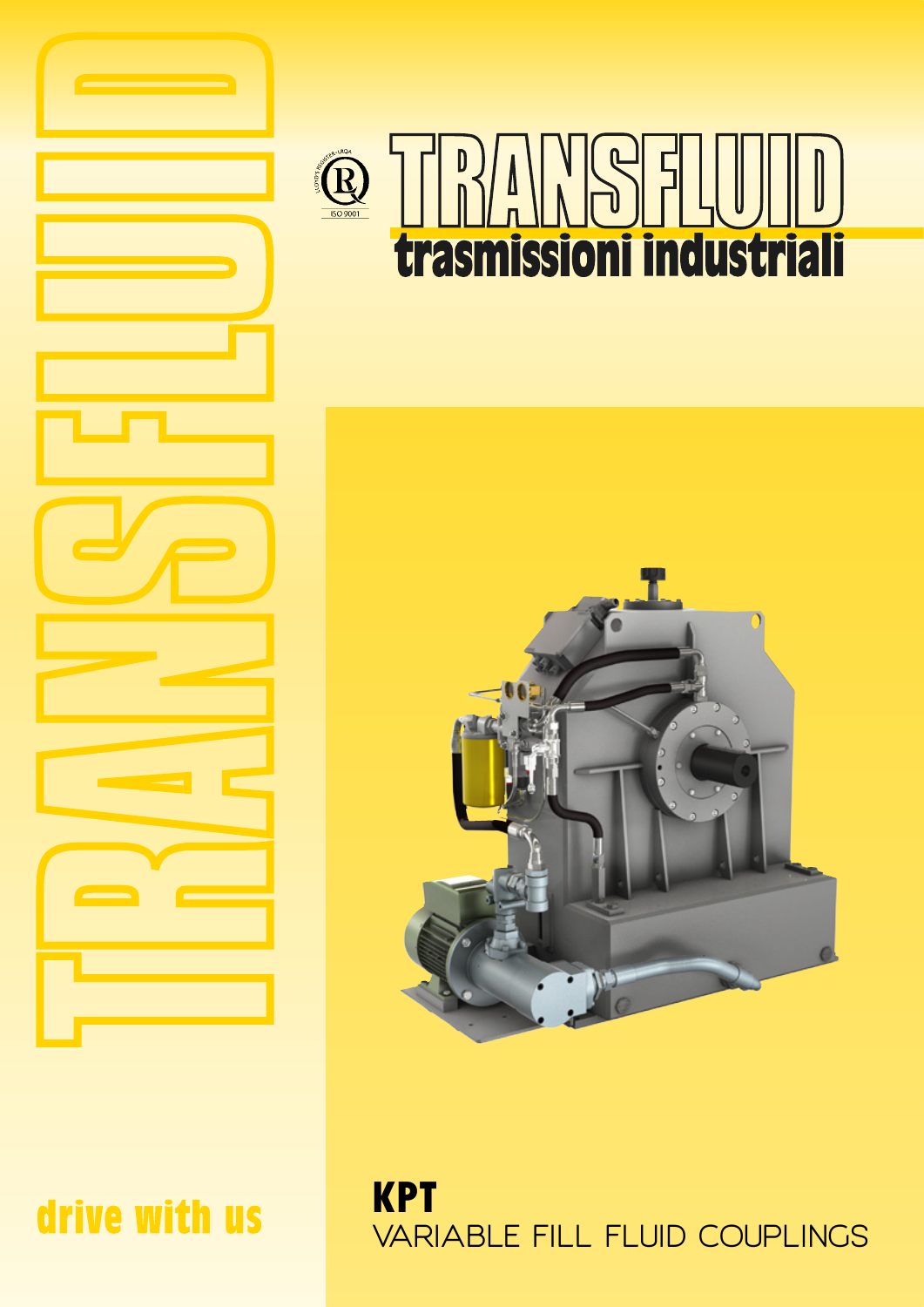## **DESCRIPTION**

The **KPT** is a variable fill fluid coupling designed to be a start up drive or a variable speed drive.

The **KPT** has an externally driven oil feeding pump and a remote electrically operated ON-OFF valve. When the valve is turned ON, the fluid coupling circuit is fed, when it is turned OFF, rapid oil drain occurs through orifices located on the periphery of the coupling.

The forced bearing lubrication is continuously assured.

The **KPT** control is achieved by on/off solenoid valve modulation or oil flow control valve (4-20mA signal) to obtain more accurate start up control and/or speed variation.

The KPT range is suitable for powers up to 1700 kW as start up drive and 600 kW as variable speed drive.

The input and output straight shafts can be connected to electric motor diesel/engine and driven machine by elastic and flexible couplings.

Standard accessories: oil motor pump, oil filter with pressure and temperature gauges, ON-OFF electric valve, oil temperature and pressure switches, oil level indicators, connecting wiring box with plug.

Optionals: oil flow control valve water or air heat exchanger, quick release valves, output pulley, flexible and elastic couplings, cardan shafts, electric control board.

## **WORKING SCHEME**



| md   | $\Sigma \gg$ Size |     | <b>SELECTION TABLE (kW)</b> |     |     |      |      |  |  |  |
|------|-------------------|-----|-----------------------------|-----|-----|------|------|--|--|--|
|      | 15                | 17  | 19                          | 21  | 24  | 27   | 29   |  |  |  |
| 1000 |                   |     | 70                          | 100 | 150 | 220  | 350  |  |  |  |
| 1200 |                   |     | 90                          | 150 | 220 | 300  | 520  |  |  |  |
| 1500 |                   |     | 160                         | 230 | 315 | 570  | 1000 |  |  |  |
| 1800 |                   |     | 275                         | 400 | 545 | 1000 | 1700 |  |  |  |
| 3000 | 315               | 560 |                             |     |     |      |      |  |  |  |
| 3600 | 450               | 600 |                             |     |     |      |      |  |  |  |

## **FEATURES**

The variable fill fluid coupling allows to disconnect the prime mover from the load, granting the following advantages:

- motor start up at no load
- smooth start up even possible under nominal motor current
- shock and overload protection
- torsional vibration dampening
- high radial load capacity (KPTE)
- no belt slip
- remote control
- load positioning
- cheap and easy maintenance due to external mounting of main accessories like oil filter, feeding pump, control valve
- longer life thanks to no friction linings to wear out
- accurate variable speed performances
- special hazardous area design available upon request

## **APPLICATIONS**

## **start up drive:**

- mills, crushers, wood chippers, grinders
- belt conveyors
- reciprocating and centrifugal pumps, compressors
- marine propulsion
- generators
- centrifuges, fans and blowers
- mixers

## **variable speed drives:**

- centrifugal pumps and compressors
- fans and blowers
- mills, belt conveyors (inspection speed)

## **HYDRAULIC CIRCUIT**



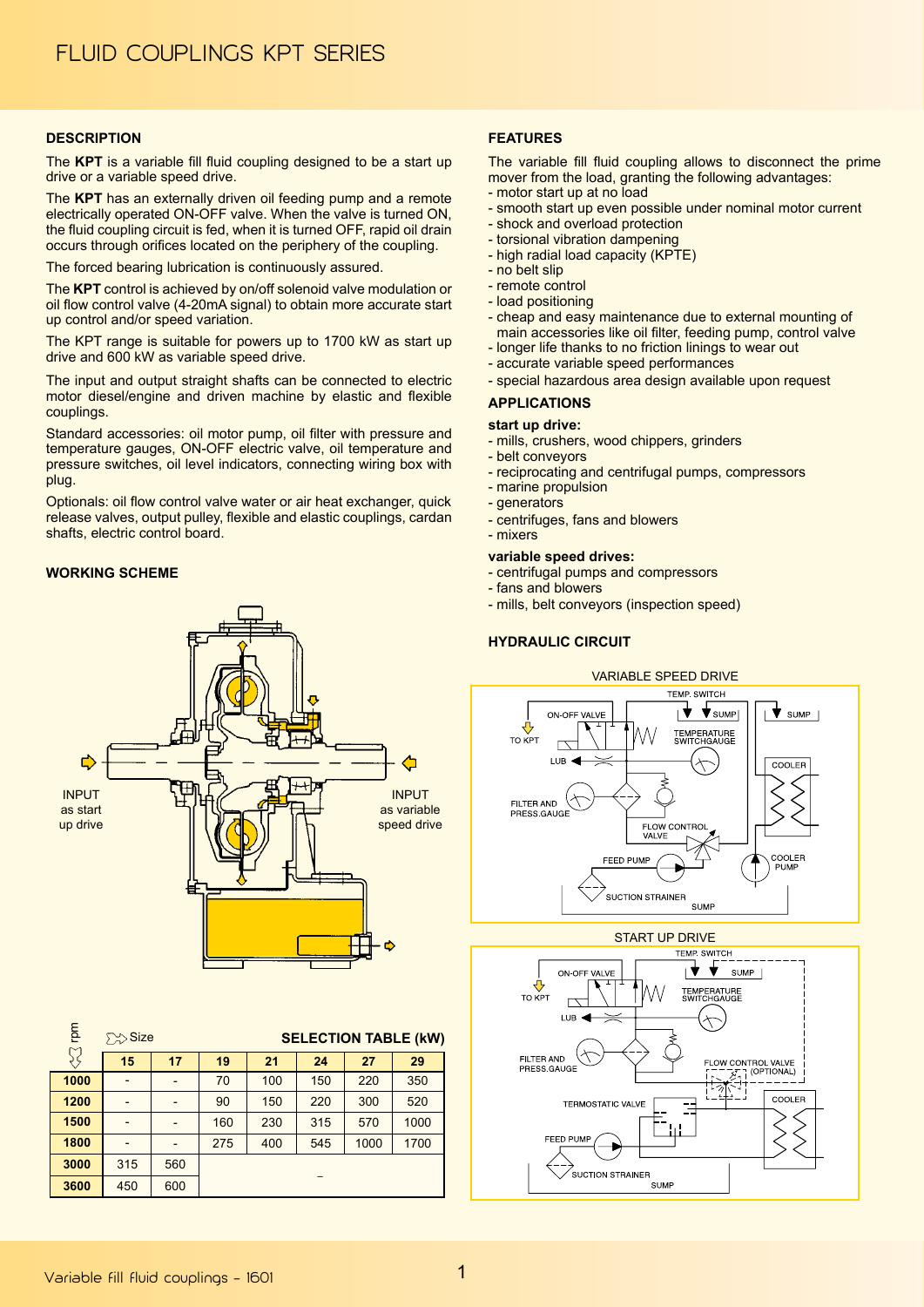



|       | $\ddot{}$ | A 1     | D   | D 1                      | v   | v1  | vz.  | v3   | ◡4   | v5  | υ   | יש  | Е   | е   | u   |
|-------|-----------|---------|-----|--------------------------|-----|-----|------|------|------|-----|-----|-----|-----|-----|-----|
| 15    | 390       | 402     | 110 | 130                      | 502 | 610 | 836  | 772  | 723  | 613 | 65  | 70  | 90  | 76  | 75  |
| 17    | 396       | 406     | 120 | 150                      | 506 | 636 | 864  | 798  | 750  | 640 | 75  | 80  | 110 | 76  | 95  |
| 19    | 396       | 406     | 120 | 150                      | 506 | 636 | 864  | 798  | 750  | 640 | 75  | 80  | 110 | 76  | 95  |
| 21/24 | 451       | 463/539 | 140 | 180                      | 586 | 731 | 1079 | 921  | 905  | 735 | 85  | 100 | 122 | 90  | 110 |
| 27    | 560       | 664     | 180 | 220                      | 689 | 920 | 1270 | 1142 | 1095 | 925 | 100 | 115 | 145 | 105 | 120 |
| 29    | 610       | -       | 180 | $\overline{\phantom{a}}$ | 739 | 970 | 1400 | 1192 | 1185 | 975 | 120 |     | 165 | 105 | 135 |

#### Size  $\Sigma$  Dimensions

| $\bullet$<br>∼ | G1  | н   |     | K1                       | K <sub>2</sub>           |     | М   | N    |     | Þ  |    | R   | S   | <b>Flexible</b><br>coupling | Gear<br>coupling | <b>Weight (Kg)</b><br>w/o oil | Oil (It) |
|----------------|-----|-----|-----|--------------------------|--------------------------|-----|-----|------|-----|----|----|-----|-----|-----------------------------|------------------|-------------------------------|----------|
| 15             | 85  | 520 | 282 | $\overline{\phantom{0}}$ | -                        | 420 | 670 | 730  | 280 | 22 | 20 | 137 |     | <b>B3M48</b>                | $2\frac{1}{2}$ " | 280                           | 40       |
|                |     |     |     |                          |                          |     |     |      |     |    |    |     |     |                             |                  |                               |          |
| 17             | 85  | 580 |     | 334                      | 282                      | 420 | 670 | 730  | 211 | 22 | 20 | 210 | 116 | <b>B3M 55</b>               | $2\frac{1}{2}$   | 500                           | 85       |
| 19             | 85  | 520 | 282 | $\overline{\phantom{0}}$ | -                        | 420 | 670 | 730  | 280 | 22 | 20 | 141 |     | <b>B3M 55</b>               | $2\frac{1}{2}$ " | 305                           | 40       |
| 21/24          | 100 | 625 | 350 | $\overline{\phantom{0}}$ | $\overline{\phantom{0}}$ | 487 | 820 | 880  | 325 | 26 | 25 | 146 |     | <b>B3M60</b>                | $\Omega$         | 485/503                       | 80       |
| 27             | 120 | 700 | 385 | $\overline{\phantom{0}}$ | -                        | 522 | 890 | 960  | 390 | 29 | 25 | 184 |     | <b>B3M70</b>                | $3\frac{1}{2}$ " | 800                           | 115      |
| 29             | 120 | 750 | 435 | $\overline{\phantom{0}}$ | -                        | 562 | 970 | 1040 | 440 | 29 | 25 | 184 |     | <b>B3M80</b>                | $3\frac{1}{2}$ " | 110                           | 142      |





\* For admissible radial loads refer to TF 6093-A

KPTB with gear coupling

 $E_1$  E 1

G max.





Dimensions can be changed without notice

ve with us